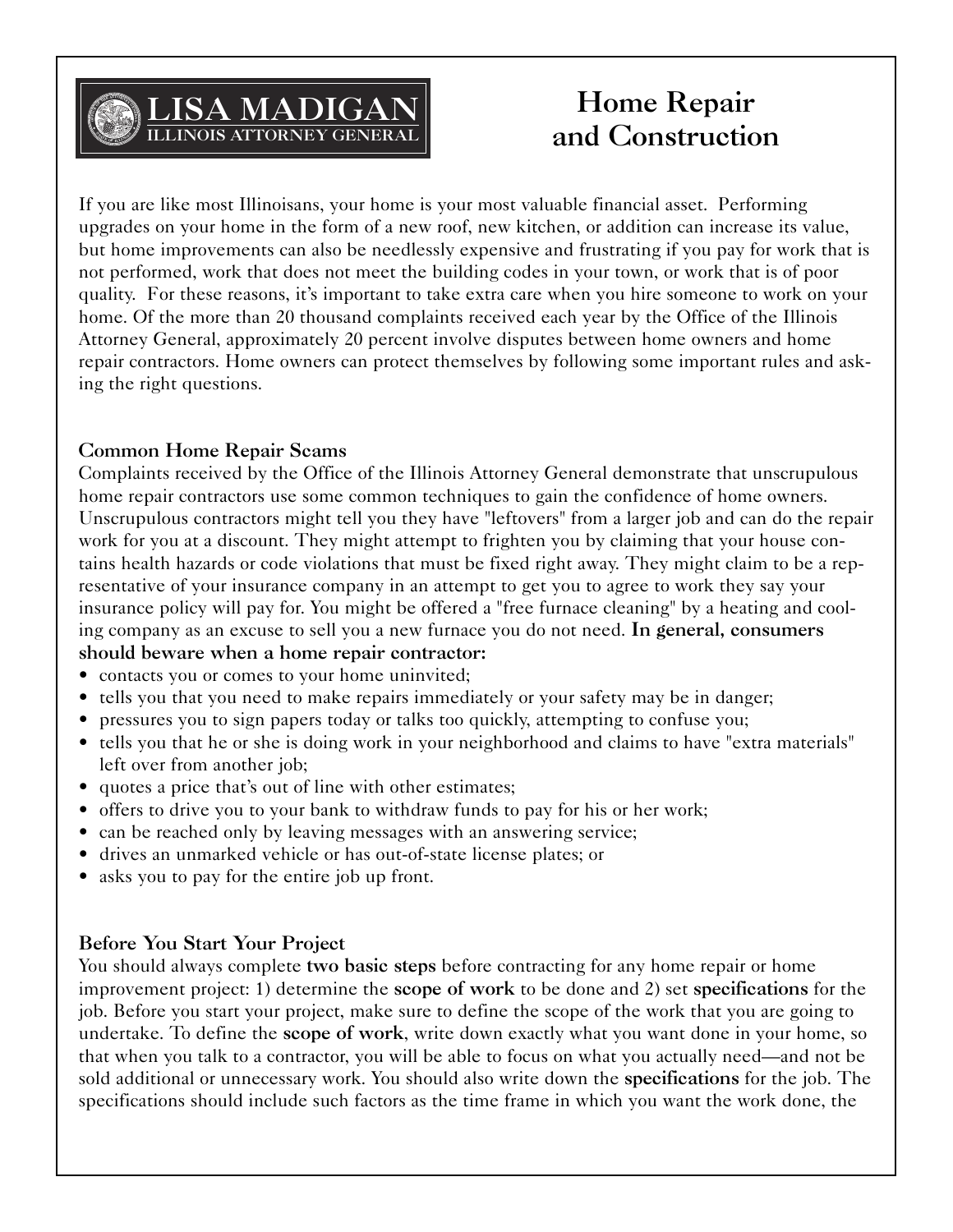type of materials you want the contractor to use, how you intend to pay for the job, and the payment schedule for the contractor, subcontractors, and suppliers. Your list of specifications can include anything about the project that is important to you and can serve as a reference for you when you interview contractors. If you think through the scope and specifications of the project ahead of time and put your expectations in writing, you can show a contractor what you need clearly and quickly.

## **Finding a Contractor**

You should find out as much as you can about a contractor before hiring him or her. You can do this by calling the Illinois Attorney General and the Better Business Bureau. Contact your local village hall or township to find out if there is a license requirement and if there have been any complaints made about the companies you might use. Ask for recommendations from friends, neighbors, or coworkers who have had home improvement work done. Don't assume that all contractors who advertise in the "home improvement" section of the Yellow Pages have a valid license or that they're reputable. Get written estimates from several firms—but don't automatically choose the lowest bidder. There are other factors besides cost to consider. The following is a list of the basic steps for choosing a contractor or home repair company:

- Check contractor complaint records with the Illinois Attorney General and the Better Business Bureau.
- Get recommendations and references. Talk to friends, family, and other people for whom the contractor has done similar work.
- Get at least three written estimates from contractors who have come to your home to evaluate what needs to be done. Be sure the estimates are based on the same work so that you can make meaningful comparisons.
- Make sure the contractor meets licensing and registration requirements by contacting the appropriate governmental authority.
- Get the names of suppliers and ask if the contractor makes timely payments.
- Contact your local building inspection department to check for permit and inspection requirements.
- Be sure your contractor has the required personal liability, property damage, and worker's compensation insurance for his or her workers and subcontractors. Get copies of the contractor's proof of insurance. Also check with your insurance company to find out if you are covered for any injury or damage that may occur.
- Be wary of businesses that operate out of post office boxes, private mailboxes, and suites instead of local business addresses.
- Insist on a complete written contract. Know exactly what work will be done, the quality of the materials that will be used, warranties, timetables, the total price of the job, and the schedule of payments.
- Ask the contractor if subcontractors will be used on the project. If yes, ask to meet them, and make sure they have current insurance coverage and licenses. Also ask them if this contractor has paid them on time in the past. A "mechanic's lien" could be placed on your home if your contractor fails to pay the subcontractors and suppliers who worked on or provided materials for your project, **even if you have fully paid the contractor**. This means the subcontractors and suppliers could go to court to force you to sell your home to satisfy their unpaid bills from your project. (See the section below on *Mechanic's Liens and Lien Waivers*.)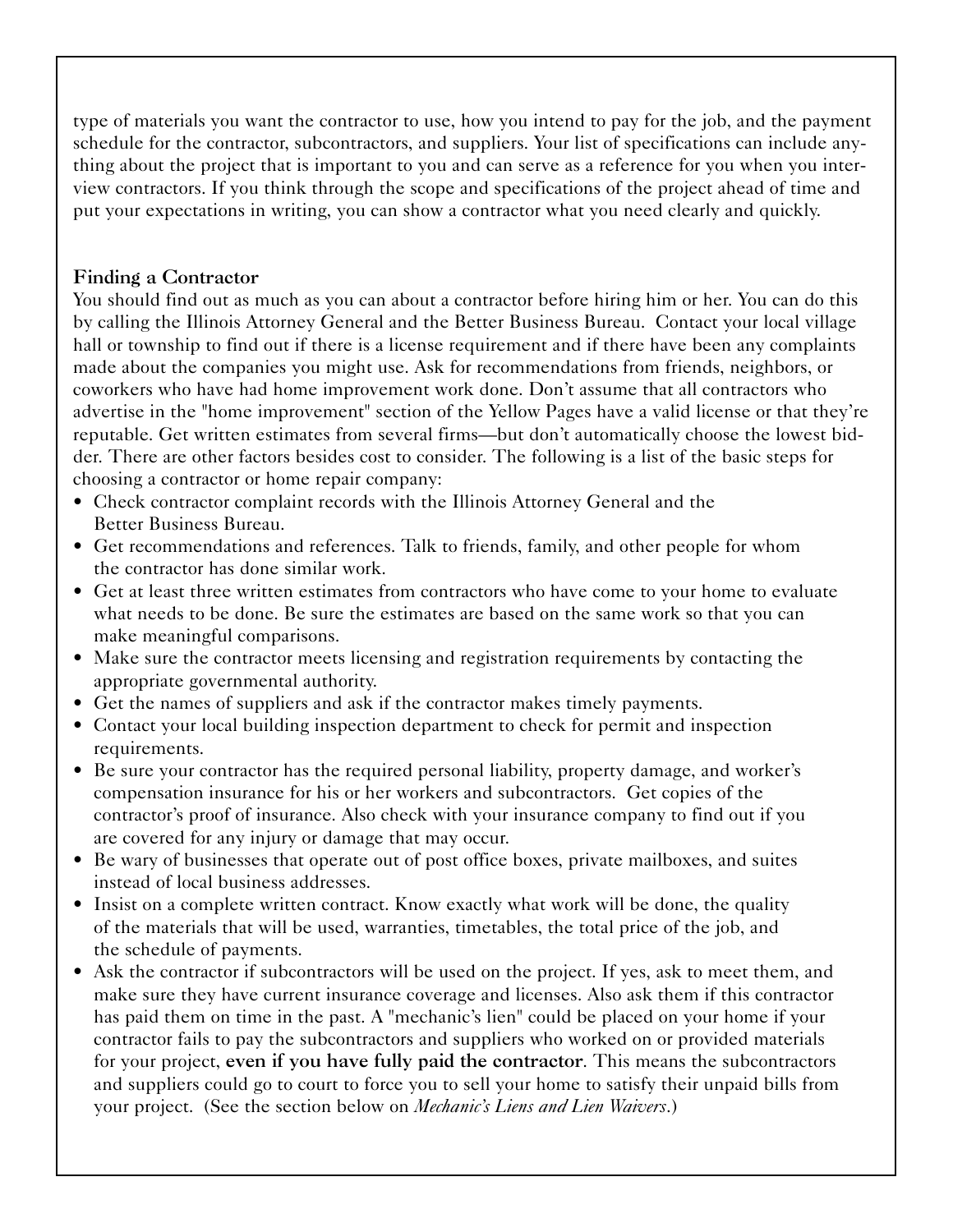# **Checking References**

By talking with some of a prospective contractor's former customers, you can find out important information about the business you are considering hiring. When speaking with these references, you want to ask:

- May I visit your home to see the completed job?
- Were you satisfied with the project? Was it completed on time?
- Did the contractor keep you informed about the status of the project and any problems along the way?
- Were there unexpected costs?
- Did workers show up on time?
- Did they clean up after finishing the job?
- Would you use the contractor again?

# **Contracts for Home Repair in Illinois**

Before signing any home repair or remodeling contract over \$1,000, a person engaging in the business of home repair and remodeling is required in Illinois to provide the customer with a copy of the "Home Repair: Know Your Consumer Rights" pamphlet.

A contract spells out the who, what, where, when, and cost of your project. The agreement should be clear, concise, and complete. In Illinois, a written contract with all costs enumerated is required for home repair or remodeling work over \$1,000. This written contract or work order is required by law to state total cost, including parts and materials and any charge for the estimate. In addition, the contract is required to give the name and address of the person engaged in the business of home repair or remodeling. If the contractor uses a post office box, mail service, or agent to receive business correspondence, the agreement must state the contractor's home address.

Before you sign a contract, make sure it contains:

- the contractor's full name, address, and telephone number;
- a description of the work to be performed;
- a detailed list of all materials, including product, color, model, size, and brand name;
- the total cost for work performed, including charges for estimates and additional labor;
- all oral promises made by the contractor in writing;
- a description of how change orders will be handled;
- starting and estimated completion dates;
- a schedule and method of payment, including down payment, subsequent payments, and final payment;
- written guarantees if the contractor warrants his or her work and product.

# **If the company won't put its promises in writing, look for a company that will.**

Do not sign the contract until you read it carefully. If the salesperson pressures you to sign before you've had a chance to read and understand all of the contract, DO NOT SIGN IT. Never rely on the salesperson to read or explain the contract to you. If you do not understand the contract, ask a trusted friend or lawyer to help you. Never sign a contract that has blank spaces. Finally, be sure to get a copy of everything you sign when you sign it.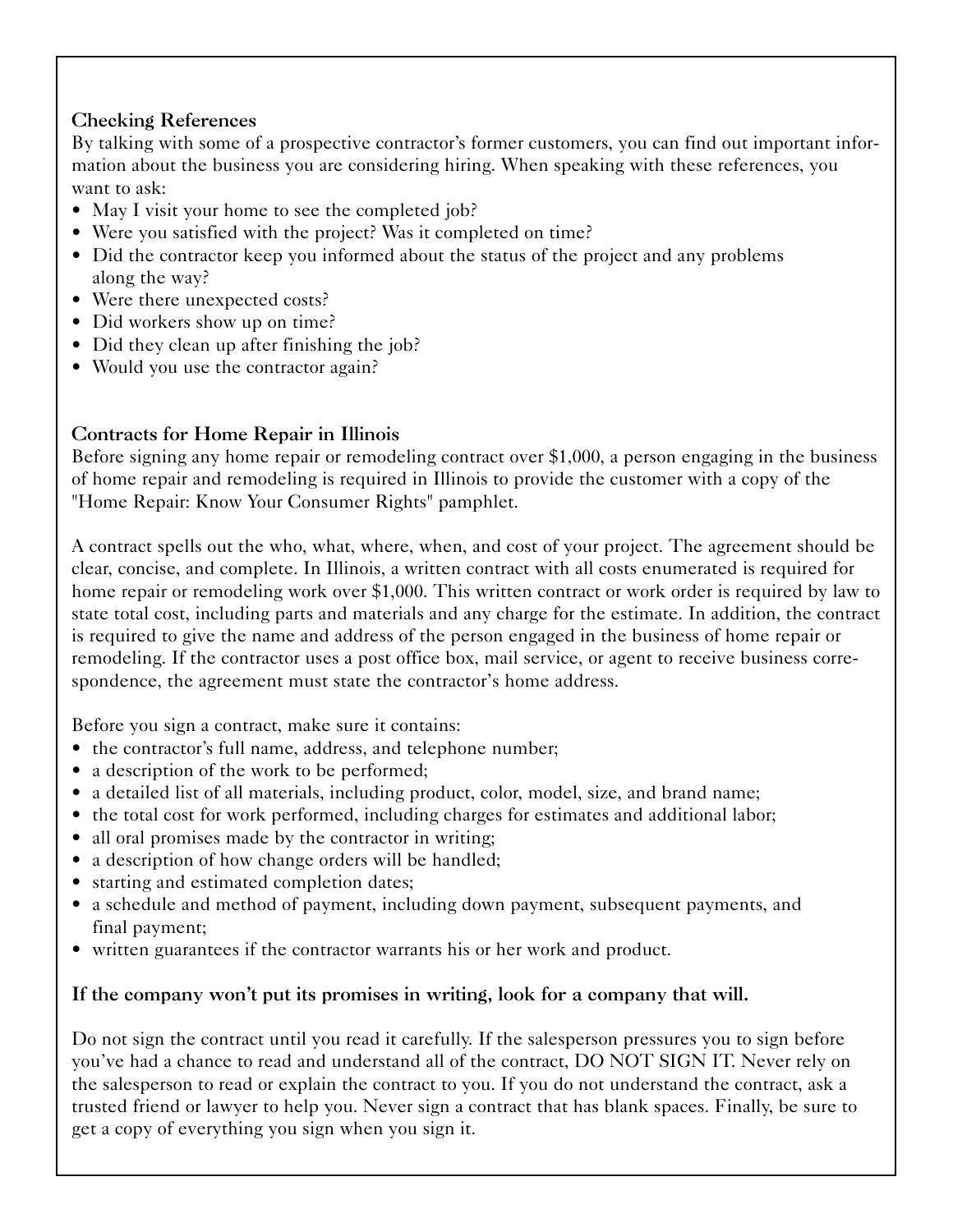**Remember, you have three business days to cancel any contract, if the sale is made and signed at your home. The contractor CANNOT take this right away from you by initiating work, selling your contract to a lender, or any other tactic.** (See the Illinois Attorney General fact sheet, *Three Day Right to Cancel Home Repair Contracts*.)

# **Paying for Home Repair Projects**

Beware of contractors who ask you to pay for the entire job up front. Negotiate a payment schedule that is based on completion of specific stages of the job. Your down payment should be as little as you can negotiate with the contractor. You and the contractor may agree to deposit the contract money with an independent escrow agent, such as a bank or title company. By doing this, payments can be made as the work progresses and only if you are satisfied that the work is performed to your expectations and that subcontractors have been fully paid.

If you need to borrow money to pay for your home repairs, shop around first. The financing offered by a contractor may be expensive, so check with your local banks or your credit union to see if you can find better rates. Be extremely cautious about using your home as security for a home improvement loan. If you fail to repay the loan as agreed, you could lose your home. If you choose to take out a loan to pay for your home repairs, you should have a private attorney review the loan documents before you sign an agreement. (See the Illinois Attorney General fact sheet, *Things You Should Know About. . .Financing Home Repairs*.)

# **Mechanic's Liens and Lien Waivers**

A mechanic's lien protects a subcontractor in the event that the general contractor fails to pay for the subcontractor's services or supplies. In that event, the subcontractor can ask a court to put a lien, or hold, on your property until the debt is paid. As the property owner, you are responsible for the debt, and you will not be able to sell or finance your property until all liens are paid or lifted.

## **Duties of the General Contractor and Subcontractors**

Under Illinois law, the homeowner must request—and the contractor must provide—a written list of the names and addresses of "all parties furnishing materials and labor and of the amounts due or to become due to each." This list, or affidavit, must appear either as part of the contract or in a separate printed statement, and it must contain the following language:

## "THE LAW REQUIRES THAT THE CONTRACTOR SHALL SUBMIT A SWORN STATE-MENT OF PERSONS FURNISHING MATERIALS AND LABOR BEFORE ANY PAYMENTS ARE REQUIRED TO BE MADE TO THE CONTRACTOR."

The law also requires every subcontractor listed in the affidavit to notify the homeowner, either personally or by certified letter, when he or she has furnished materials or performed labor on the homeowner's remodeling project. This notice preserves the subcontractor's right to put a lien on your property, and it must contain the name and address of the subcontractor or material provider, the starting date of the work performed, the type of work performed or materials provided, and the name of the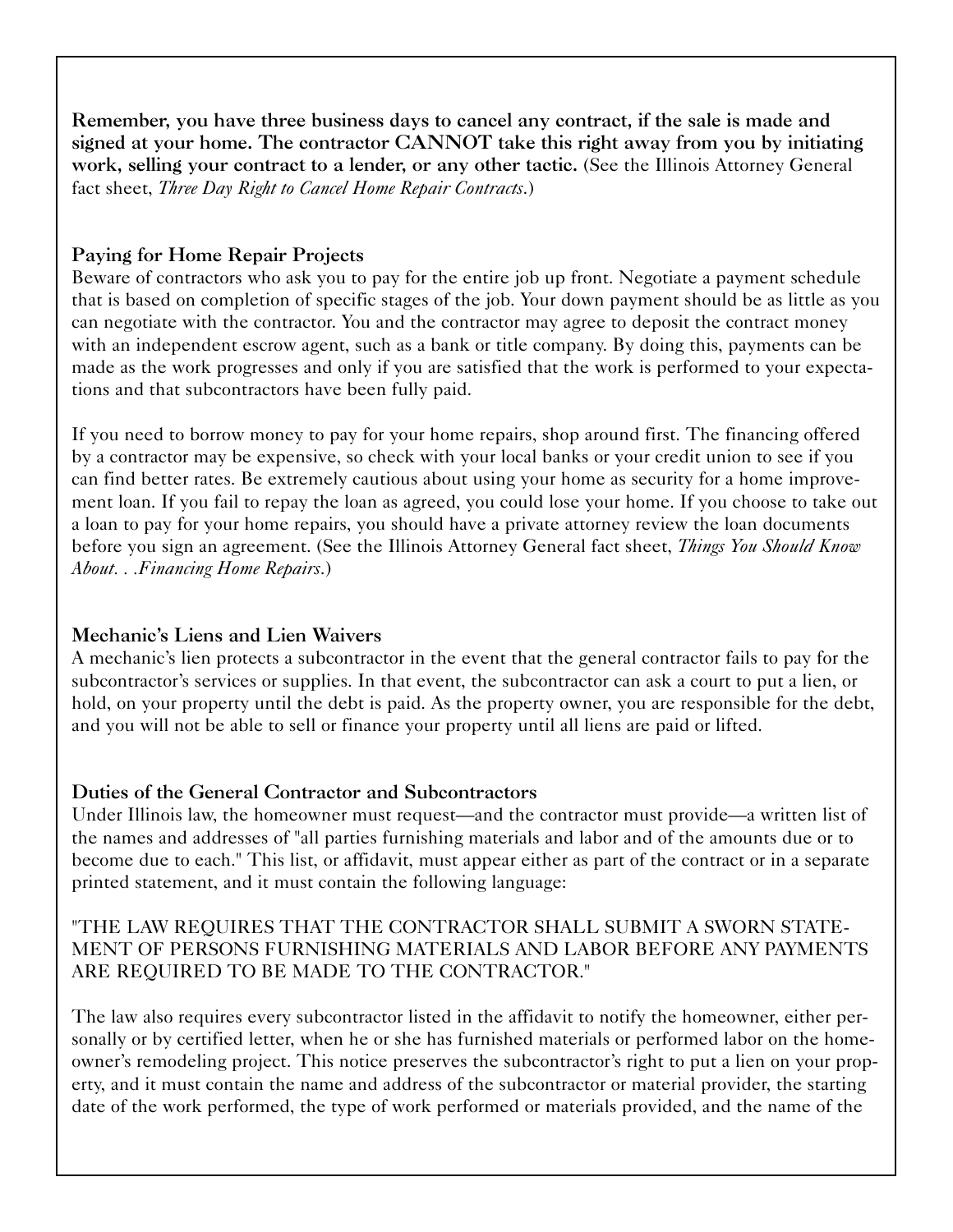general contractor who requested the work to be done. This notice is required by law to contain the following statement:

## "NOTICE TO OWNER

"The subcontractor providing this notice has performed work for or delivered material to your home improvement contractor. These services or materials are being used in the improvements to your residence and entitle the subcontractor to file a lien against your residence if the services or materials are not paid for by your home improvement contractor. A lien waiver will be provided to your contractor when the subcontractor is paid, and you are urged to request this waiver from your contractor when paying for your home improvements."

#### **Lien Waivers**

By giving you a signed lien waiver, a supplier of materials or services for your home repair project acknowledges that he or she has no right to file a mechanic's lien against your property. In other words, the supplier acknowledges having been paid in full for those materials or services. It is important that you get these written and signed waivers from every subcontractor who has worked on your home in the course of the project. Do not make the final payment to the contractor until you are satisfied with the work and have obtained signed waivers showing that every subcontractor has been paid. You can find blank "waivers of lien" forms at home stores, print shops, and on the Internet.

## **Protecting Yourself During the Project**

Keep all paperwork related to your home repair project in one place. This includes copies of the contract, change orders (approving a substitution of materials or services), and correspondence with your contractors and suppliers. Keep a log of all phone calls, conversations, and activities associated with the project. You also might want to take photographs recording the work's progress. These records will prove important if problems arise with your project, during or after construction.

Before making the final payment and signing off, make sure that: the work meets the standards spelled out in the contract; the job site has been thoroughly cleaned up; you have written warranties for materials and workmanship; and you have written proof that all subcontractors and suppliers have been paid.

# **What You Can Do if You are the Victim of a Home Repair Scam**

If you have a problem with your home improvement project, first try to resolve it with the contractor. Many disputes can be resolved at this level. Follow any phone calls with a letter summarizing the conversation. Send the letter to the contractor by certified mail, return receipt requested. The receipt will be your proof that the contractor received your letter. Keep a copy of the letter and receipt in your files.